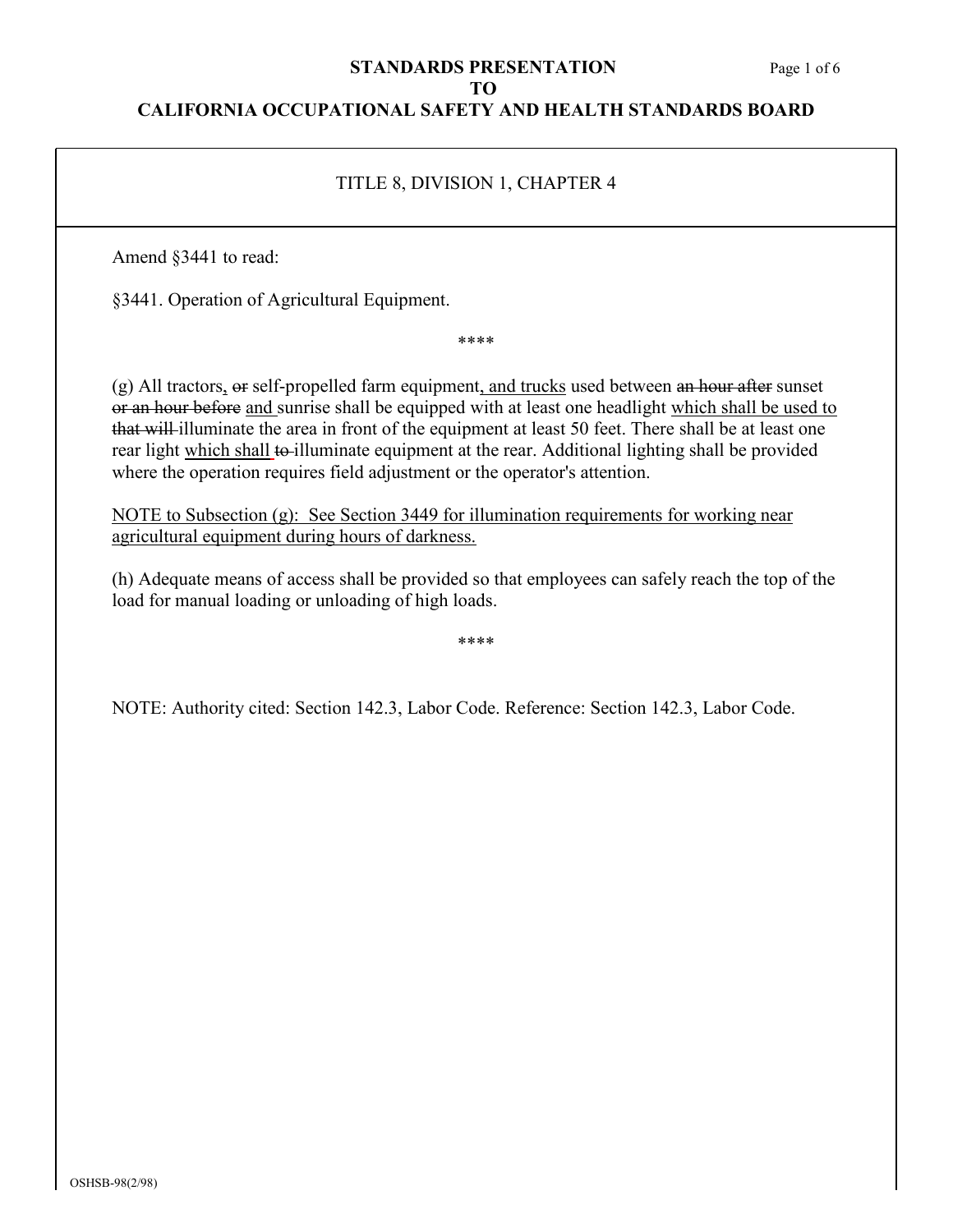# **STANDARDS PRESENTATION** Page 2 of 6 **TO**

### **CALIFORNIA OCCUPATIONAL SAFETY AND HEALTH STANDARDS BOARD**

# TITLE 8, DIVISION 1, CHAPTER 4

Amend §3449 to read:

§3449. Ladders (Repealed) Outdoor Agricultural Operations During Hours of Darkness (Between Sunset and Sunrise).

(a) Illumination. Outdoor agricultural operations taking place between sunset and sunrise shall be illuminated at levels no less than the levels stated in Table 1. Illumination levels for task lighting shall be measured at the task/working surface, in the plane in which the task/work surface is present. Illumination levels for area lighting shall be measured at approximately 30 inches above the floor or other horizontal, vertical or sloped surface on or through which the employee walks, works or gains access to a work area.

Note: The illumination levels required in Table 1 may be provided by one or more light source (e.g. lamp mounted on equipment, vehicles, or personal hands free portable lighting) or a combination of methods.

(1) The employer shall provide and maintain hands-free portable personal lighting or area lighting or both to employees.

| Foot-<br>candles | Lux     | Operations, Areas or Tasks                                                                                                                                                                                                                                                                                                          |
|------------------|---------|-------------------------------------------------------------------------------------------------------------------------------------------------------------------------------------------------------------------------------------------------------------------------------------------------------------------------------------|
| $0.09 - 0.19$    | $1 - 2$ | Poultry harvesting or catching operations.                                                                                                                                                                                                                                                                                          |
| $\overline{3}$   | 32.29   | Meeting area and meal/rest area.                                                                                                                                                                                                                                                                                                    |
| $\overline{5}$   | 53.82   | Outdoor agricultural operations except where otherwise specified in<br>this table.<br>Pathways leading to and around restrooms and drinking water.<br>Inside restroom facilities.<br>Storage areas accessed by employees.                                                                                                           |
| 10               | 107.64  | Intermittently exposed or exposed point of operation equipment,<br>covered under Group 8. Points of Operation and Other Hazardous<br>Parts of Machinery.<br>Operationally visible moving parts of machinery covered under<br>Group 6. Power Transmission, Prime Movers, and Machine Parts of<br>the General Industry Safety Orders. |

#### Table 1 – Illumination Levels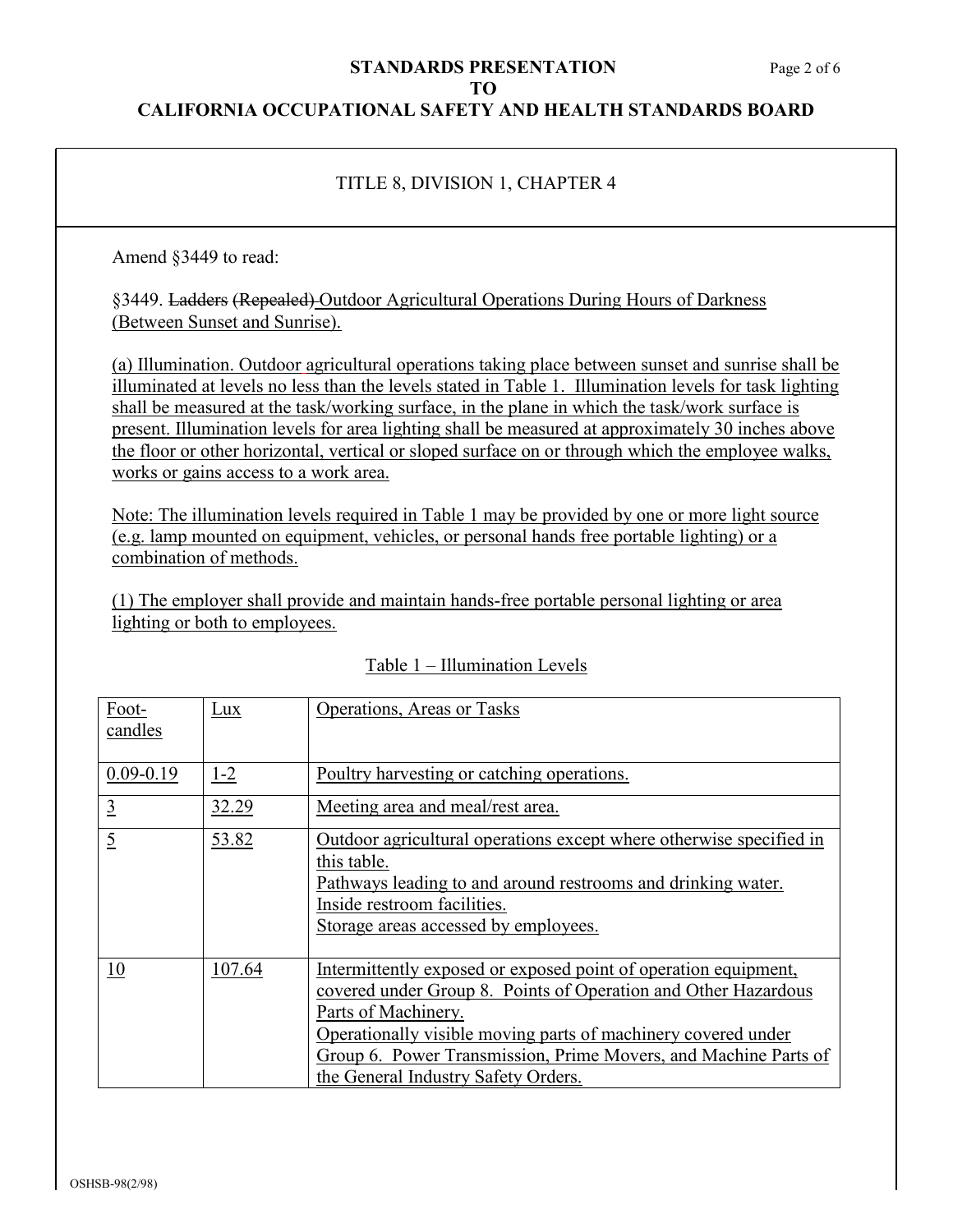# **STANDARDS PRESENTATION** Page 3 of 6 **TO**

## **CALIFORNIA OCCUPATIONAL SAFETY AND HEALTH STANDARDS BOARD**

# TITLE 8, DIVISION 1, CHAPTER 4

|    |        | Task lighting for agricultural operations that involve the use of tools |
|----|--------|-------------------------------------------------------------------------|
|    |        | that can potentially cause cuts, lacerations, or punctures.             |
| 20 | 215.30 | Task lighting for maintenance work on equipment.                        |

NOTES to Subsection (a):

NOTE 1: Area lighting should be set up in a manner that minimizes glare to the workers (selection of lamps, shielding, proper adjustment of the beam angle, glare avoidance screens). NOTE 2: See Non-mandatory appendix for additional information regarding selecting light sources.

EXCEPTION to Subsection (a): In order to prevent glare while vehicles are traveling on farm roads, additional lighting installed to meet Table 1 does not need to be activated.

(b) Safety meetings. Supervisory employees shall conduct a safety meeting at the beginning of each shift to inform employees of the location of the restrooms, drinking water, designated break areas, nearby bodies of water, and high traffic areas.

NOTE to Subsection (b): Safety meetings are part of the implementation of Section 3203(a)(3).

(c) The employer shall provide and require workers to wear Class 2 high visibility garments meeting the requirements of Section 3380(e) and conforming to specifications of American National Standard for High-Visibility Safety Apparel and Accessories, (ANSI/ISEA) 107-2015, which is hereby incorporated by reference, for work activities between sunset and sunrise.

NOTE to Subsection (c): See Sections 3380, Personal Protective Devices and 3383(b), Body Protection.

NOTE: Authority cited: Section 142.3, Labor Code. Reference: Section 142.3, Labor Code.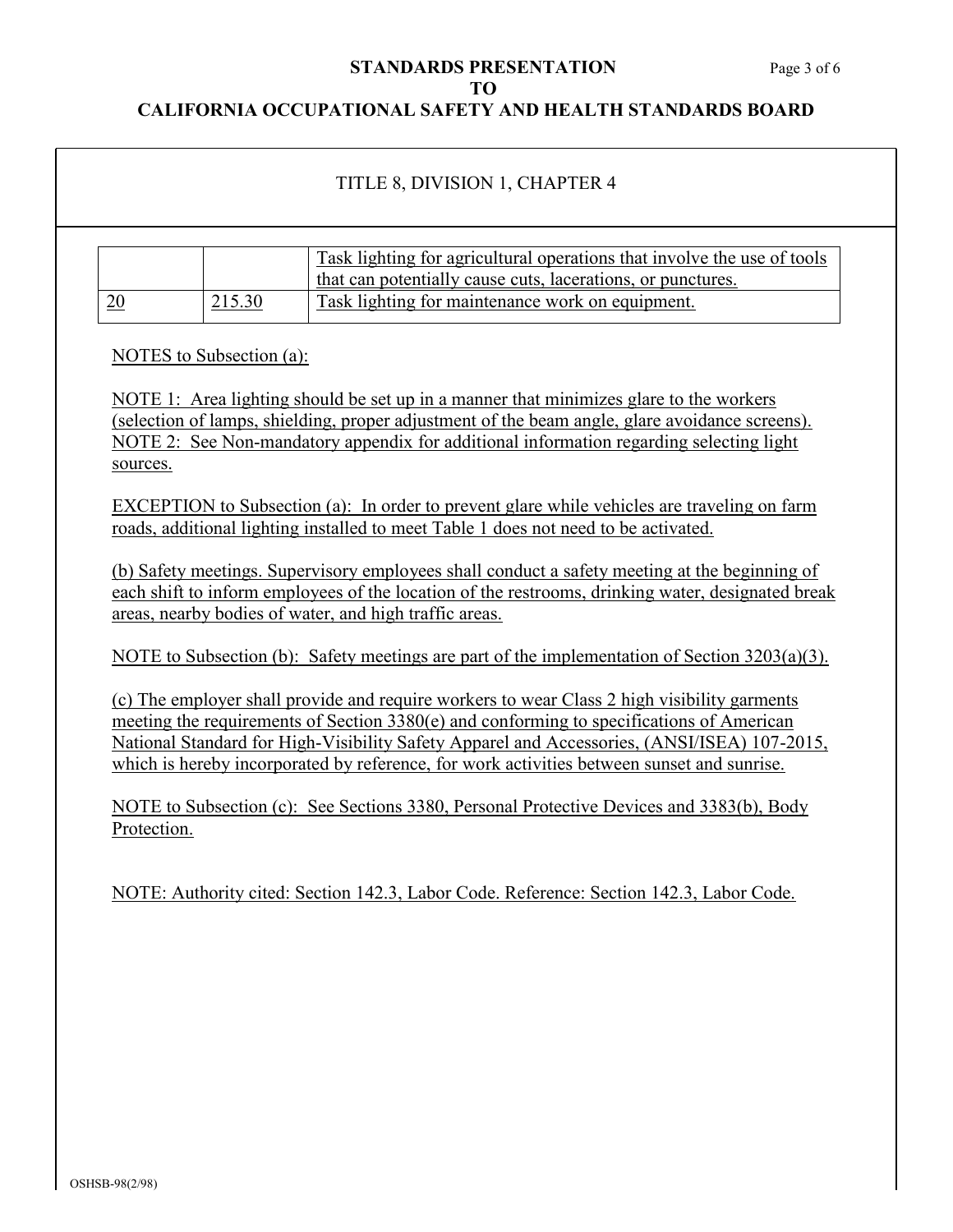## **CALIFORNIA OCCUPATIONAL SAFETY AND HEALTH STANDARDS BOARD**

# TITLE 8, DIVISION 1, CHAPTER 4

## **Non-Mandatory Appendix to Section 3449**

This Appendix serves as a guide to employers in selecting light sources or lamps.

#### **Wattage**

Wattage is a unit of power, amount of electricity the light bulb will consume. Use a light bulb that is appropriate for the light fixture. Do not use a light bulb that exceeds the maximum wattage on your fixture.

#### **Quantity of Light or Brightness**

Lumens is a unit of luminous flux, a measure of the quantity of visible light emitted by a source.

#### **Beam angle, beam radius, and target distance from the fixture**

Different lamps have different beam angles, from a narrow beam for spot lighting to very wide angle for flood lighting. The brightest output is usually located at the center of the beam. It is important to match the beam angle, beam radius, and target distance to the application of use.

#### **Photopic, Scotopic and Mesopic Vision**

Photopic vision-human colour vision under normal lighting conditions during the day.

Scotopic vision-visual perception in dim light "night vision". Scotopic vision is more sensitive to blue light.

Mesopic vision-combination of photopic and scotopic vision which takes into account the combination of the higher total sensitivity of the rod cells in the eye for blue range, with the colour perception of the cone cells.

Light sources with a higher S/P ratio are better for night vision because their spectral distribution includes more blue and green light. A higher S/P ratio translates to a higher visually effective lux. A ratio higher than 1 means that the lamp is producing more scotopic lumens than photopic lumens.

General Scotopic/Photopic Ratios of Commercially Available Light Sources

| Light Source              | S/P ratio |
|---------------------------|-----------|
| Incandescent              |           |
| Fluorescent (3500K)       |           |
| Fluorescent (5000K)       |           |
| Metal Halide (warm white) |           |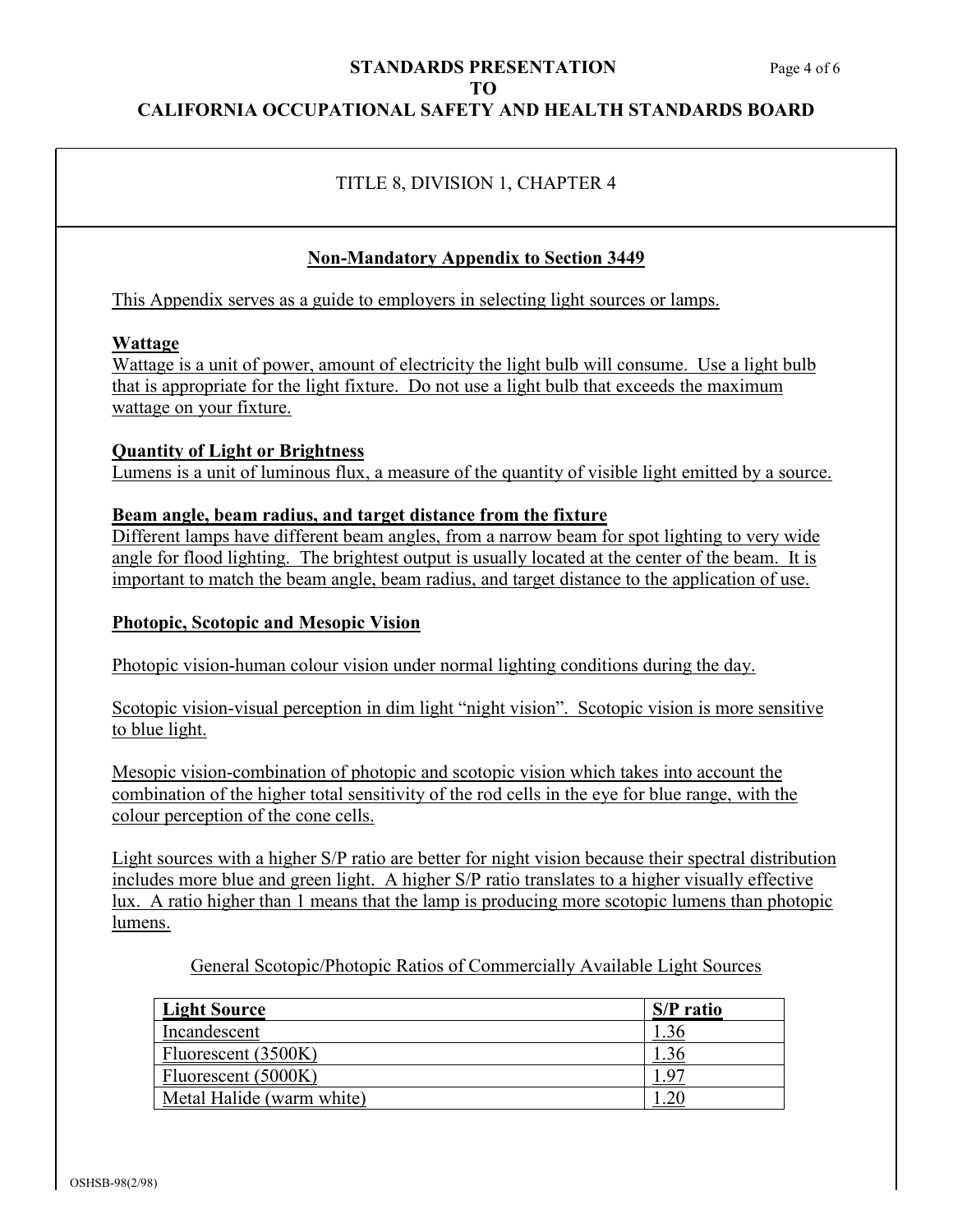#### **STANDARDS PRESENTATION** Page 5 of 6 **TO CALIFORNIA OCCUPATIONAL SAFETY AND HEALTH STANDARDS BOARD**

# TITLE 8, DIVISION 1, CHAPTER 4

| Metal Halide (daylight)                                                      | 2.4L |
|------------------------------------------------------------------------------|------|
| <b>High Pressure Sodium</b>                                                  | 0.65 |
| Low Pressure Sodium                                                          |      |
| LED(3500K)                                                                   |      |
| LED $(6000K)$                                                                | 2.18 |
| Source: Lighting Industry Association Technical Statement, Issue 1 - 05/2013 |      |

(3) Formula to Convert Photopic Readings to Visually Effective Lux

For Ambient Lighting:

Lux from photopic light meter  $*(S/P)^{.78} =$  Visually Effective Lux

Task Lighting:

## Lux from photopic light meter  $*(S/P) =$  Visually Effective Lux

## **Color Rendering Index**

The [color rendering index](https://en.wikipedia.org/wiki/Color_rendering_index) (CRI) is a measure of light source's ability to show object colors "realistically" or "naturally" compared to a familiar reference source, either incandescent light or daylight. The maximum value of CRI index is 100.

A lamp with a high CRI would aid in distinguishing between different surfaces. CRI may be of critical importance to harvesting operations.

| Light source                            |    |
|-----------------------------------------|----|
| Low-pressure sodium (LPS/SOX)           |    |
| Clear mercury-vapor                     | 17 |
| High-pressure sodium (HPS/SON)          | 24 |
| Coated mercury-vapor                    | 49 |
| Halophosphate warm-white fluorescent    | 51 |
| Halophosphate cool-white fluorescent    | 64 |
| Tri-phosphor warm-white fluorescent     | 73 |
| Halophosphate cool-daylight fluorescent |    |